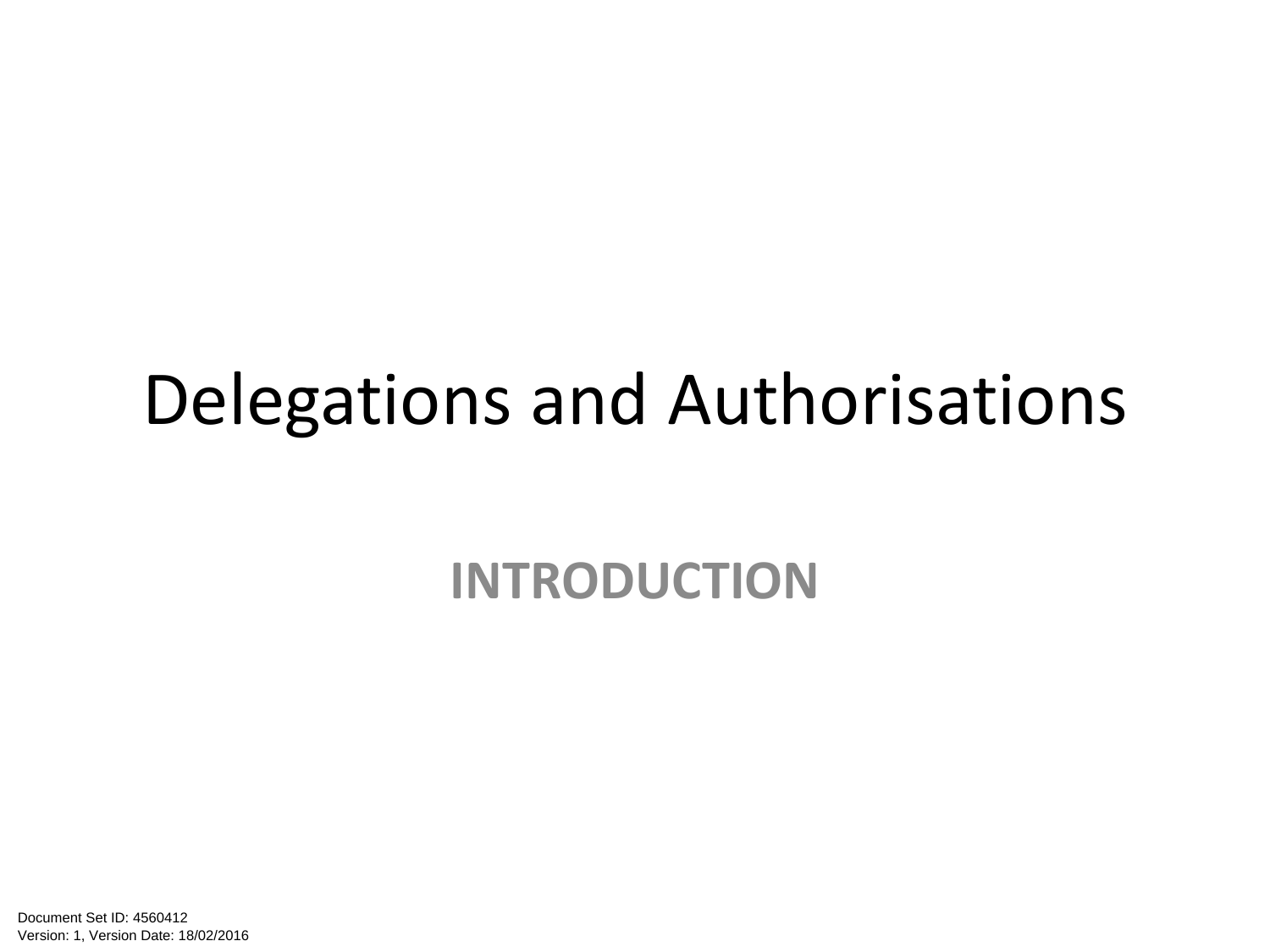### **BACKGROUND TO DELEGATIONS AND AUTHORISATIONS**

- Delegations and authorisations are the means by which decision making bodies can access the power to undertake certain statutory functions.
- When a person or body exercises delegated authority they do so "on behalf" of the delegator and in doing so the person or body exercising delegated authority forms the relevant state of mind to make the decision "on behalf" of the delegator. An authorised person or body exercises a statutory function in their own right.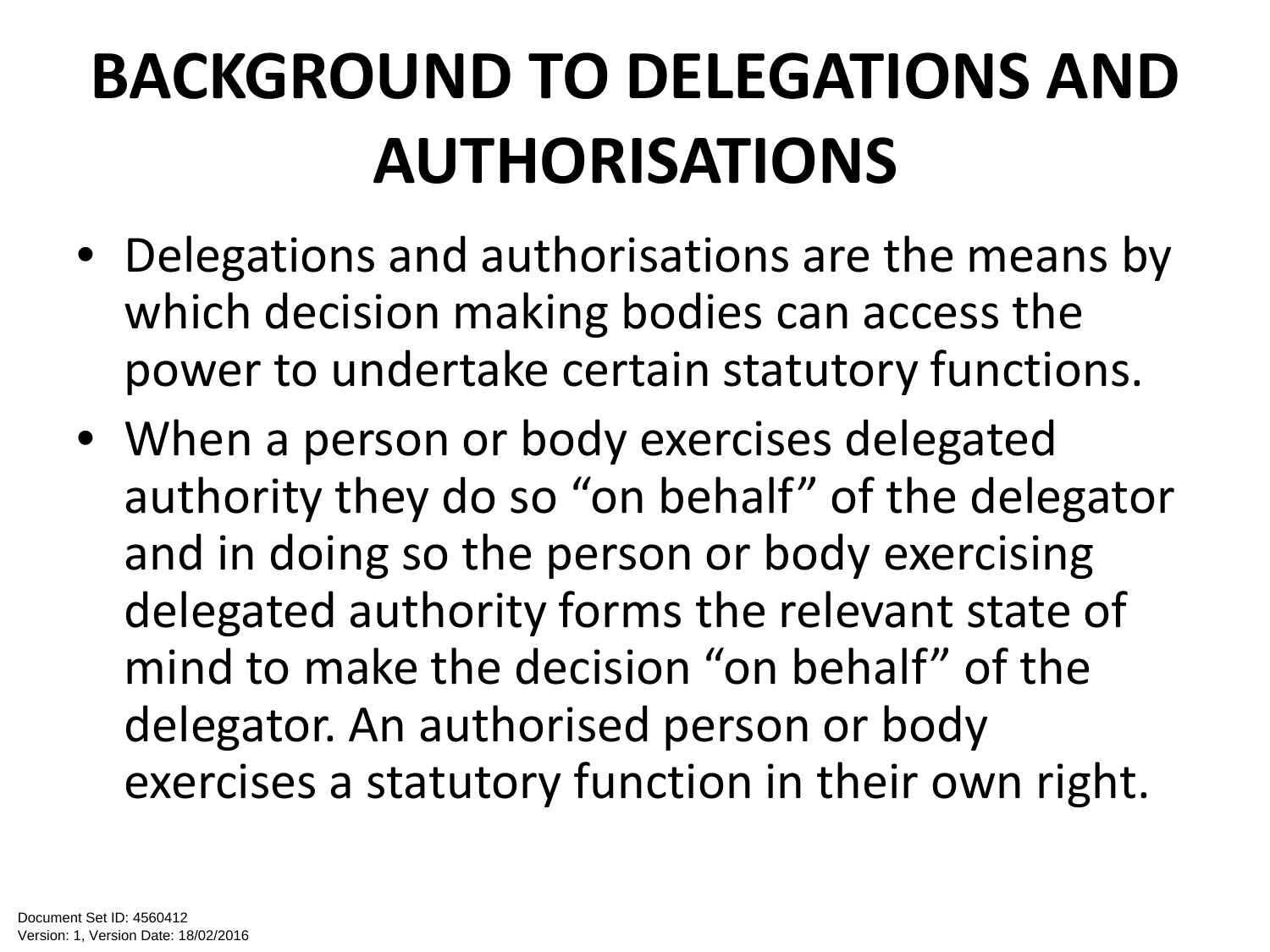### **BACKGROUND TO DELEGATIONS AND AUTHORISATIONS**

• The Western Australian local government statutory regime also provides for the Council and CEO to "act through" other officers, agents and bodies to achieve statutory functions. "Acting through" in this manner is not the exercise of delegated authority or an authorised power and must be handled differently.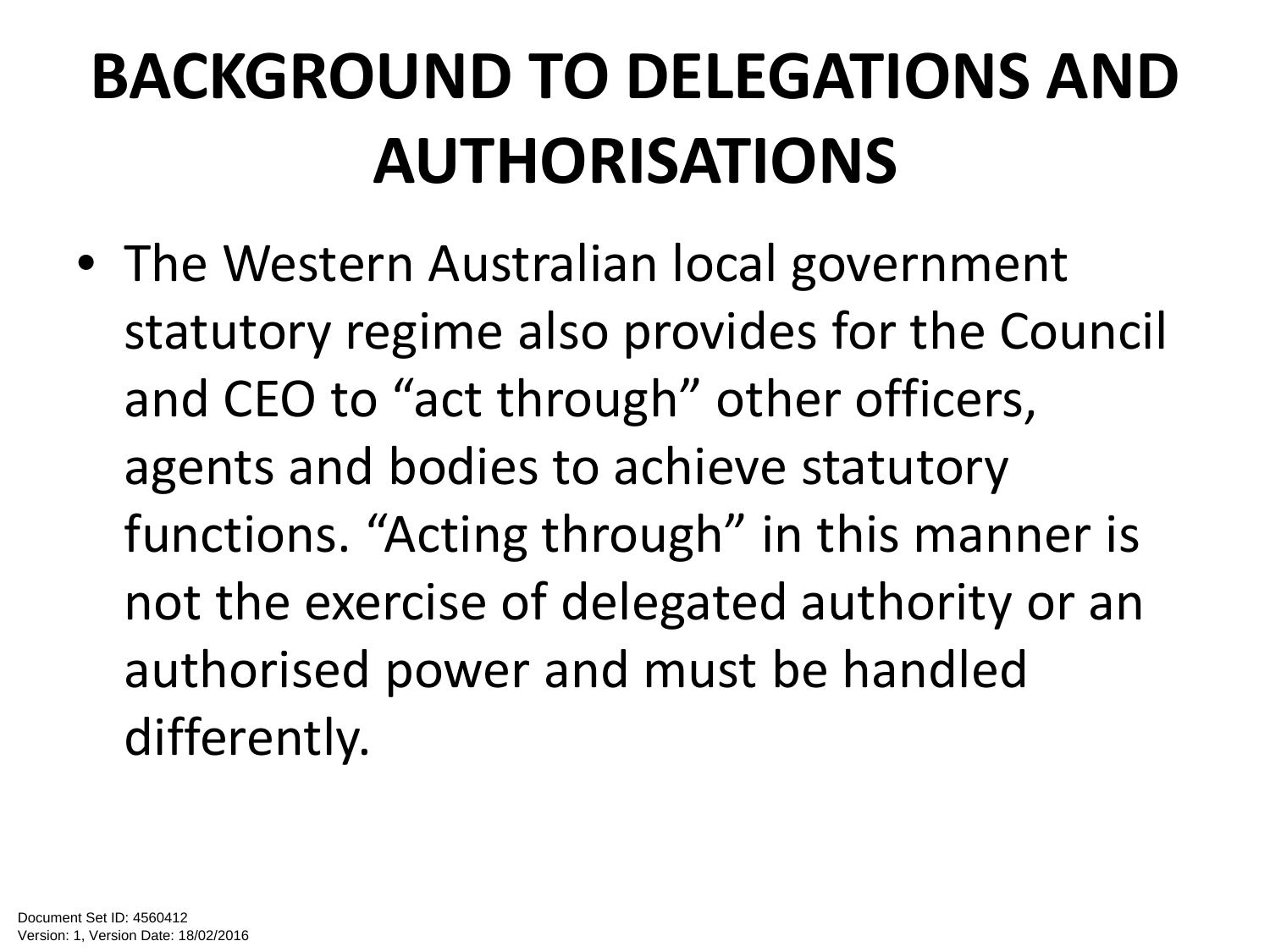#### **Delegations**

• A delegation is the conferral of the ability to exercise a power or duty to a person or body from a person or body that is vested with the responsibility to exercise that power or duty.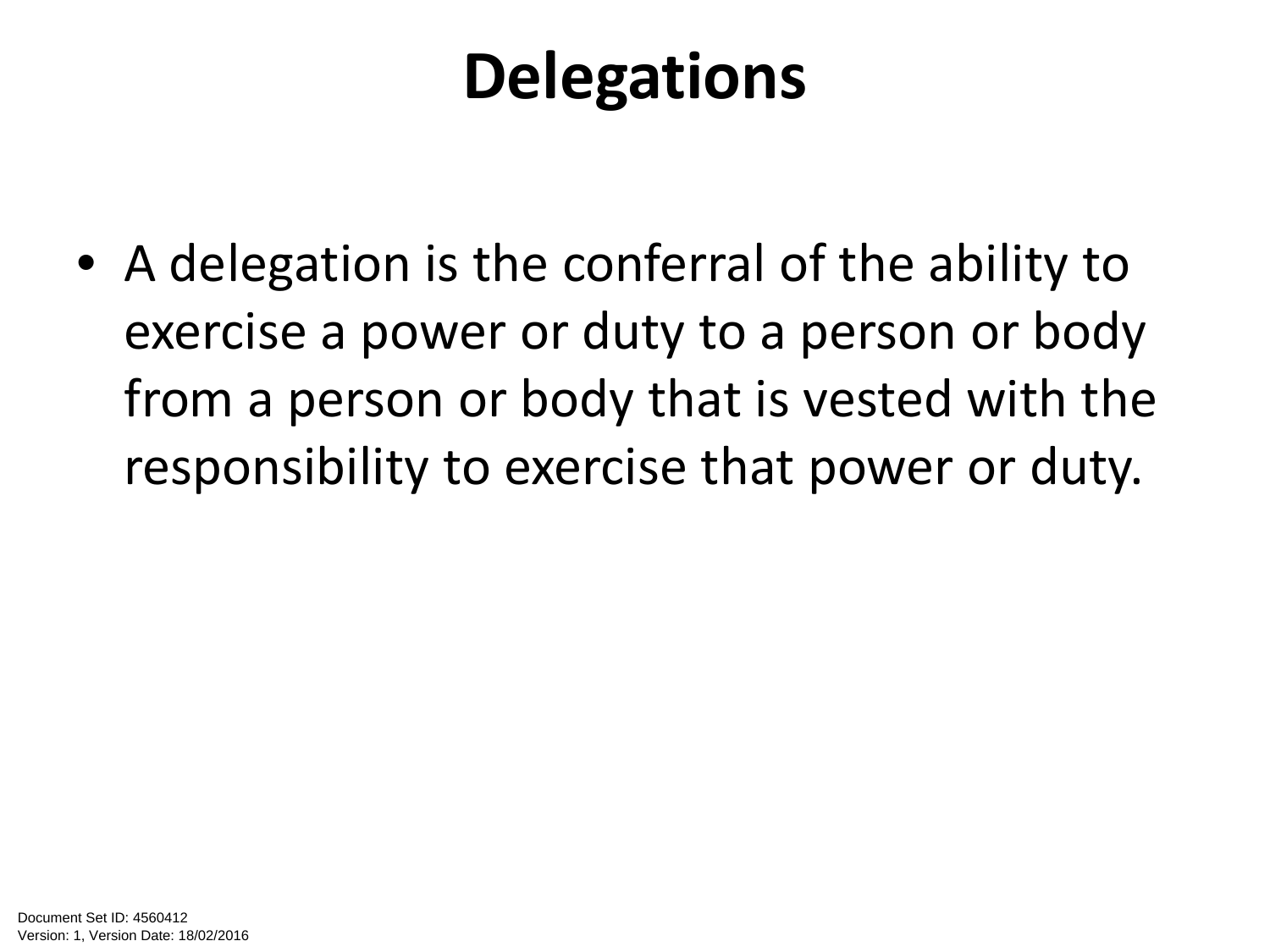### **The Power to Delegate**

• The ability to delegate a statutory function, power or duty must be described in a piece of legislation and is known as the power of delegation. This is the first statutory requirement for an effective delegation; the ability to delegate powers. The following powers of delegation are contained in legislation relevant to local government.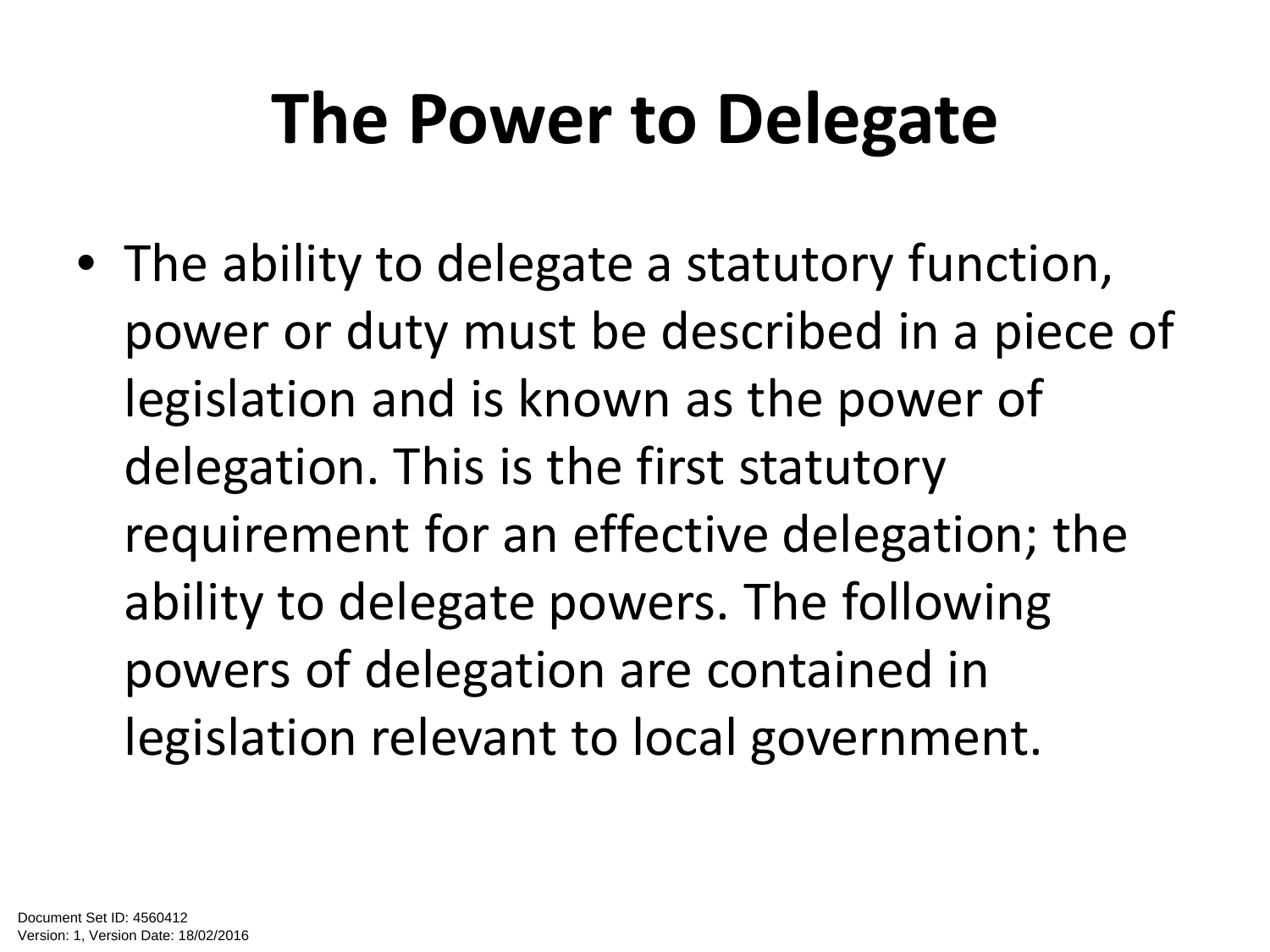### Authorisations

• An authorisation is the designation of an officer or a body as a person or body that is capable of exercising a specific statutory power or duty.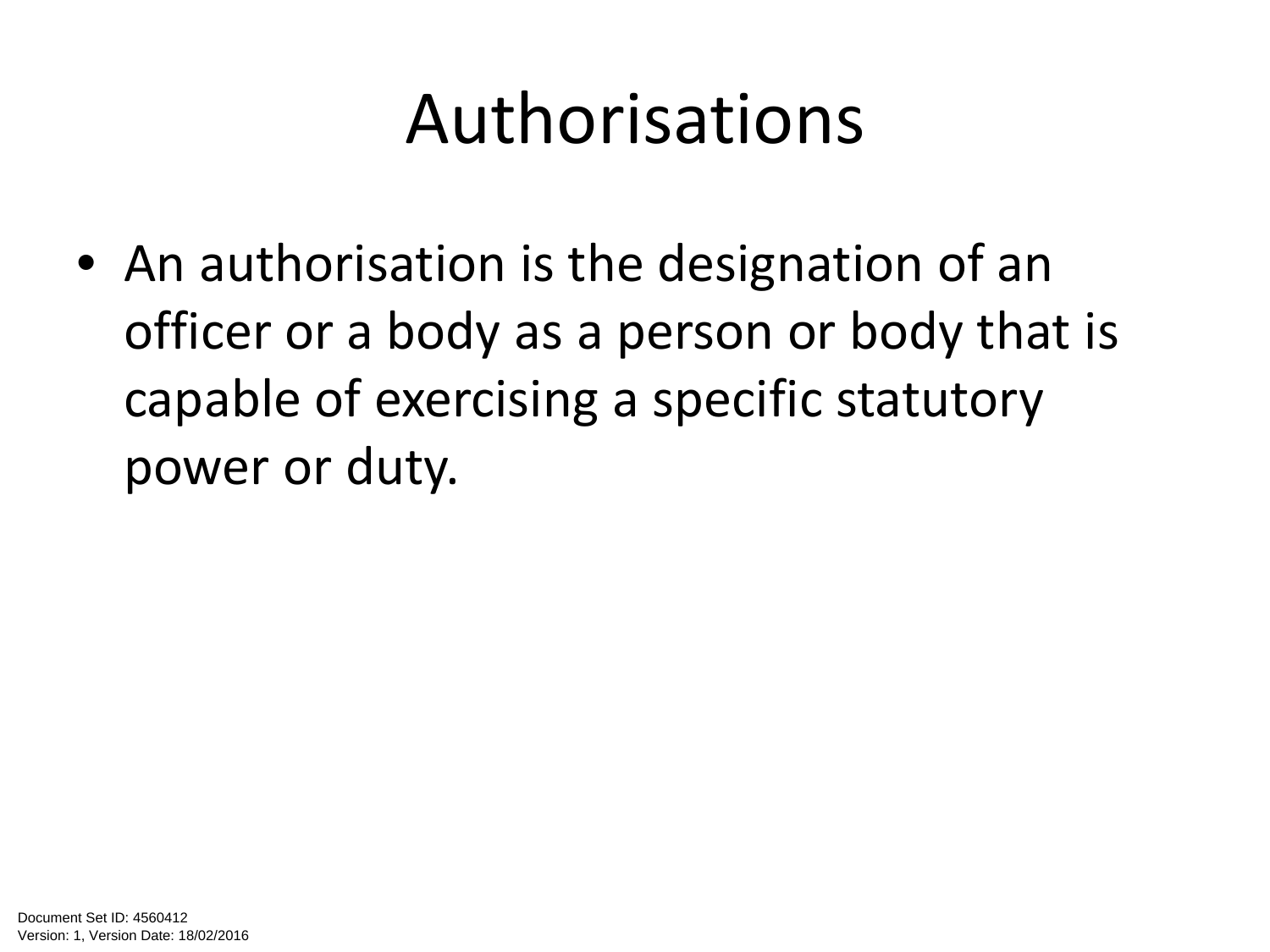### Types of Authorisation

- Authorised By Council
- Authorised By CEO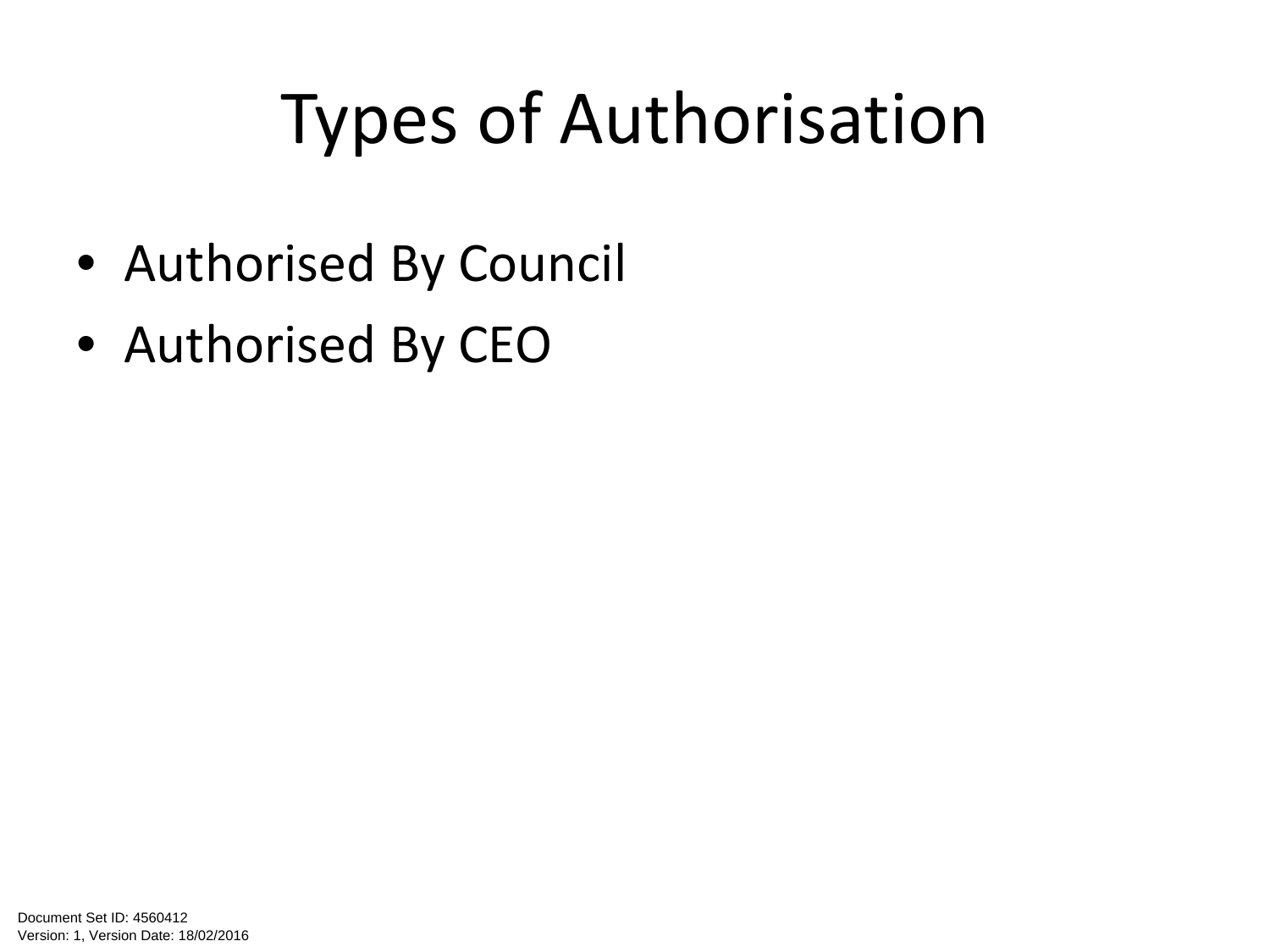## Authorised By Council

- These authorisations are derived from legislation that does not have delegation provisions
- Therefore the Council authorises the positions
- Then CEO appoints a person into the position upon employment
- These authorisations must be submitted to Council for approval
- eg, Dog Act has no delegation provision, so Council authorises Cashier position for Dog registrations, and CEO appoints Joe Blogs as a Dog registration officer upon employ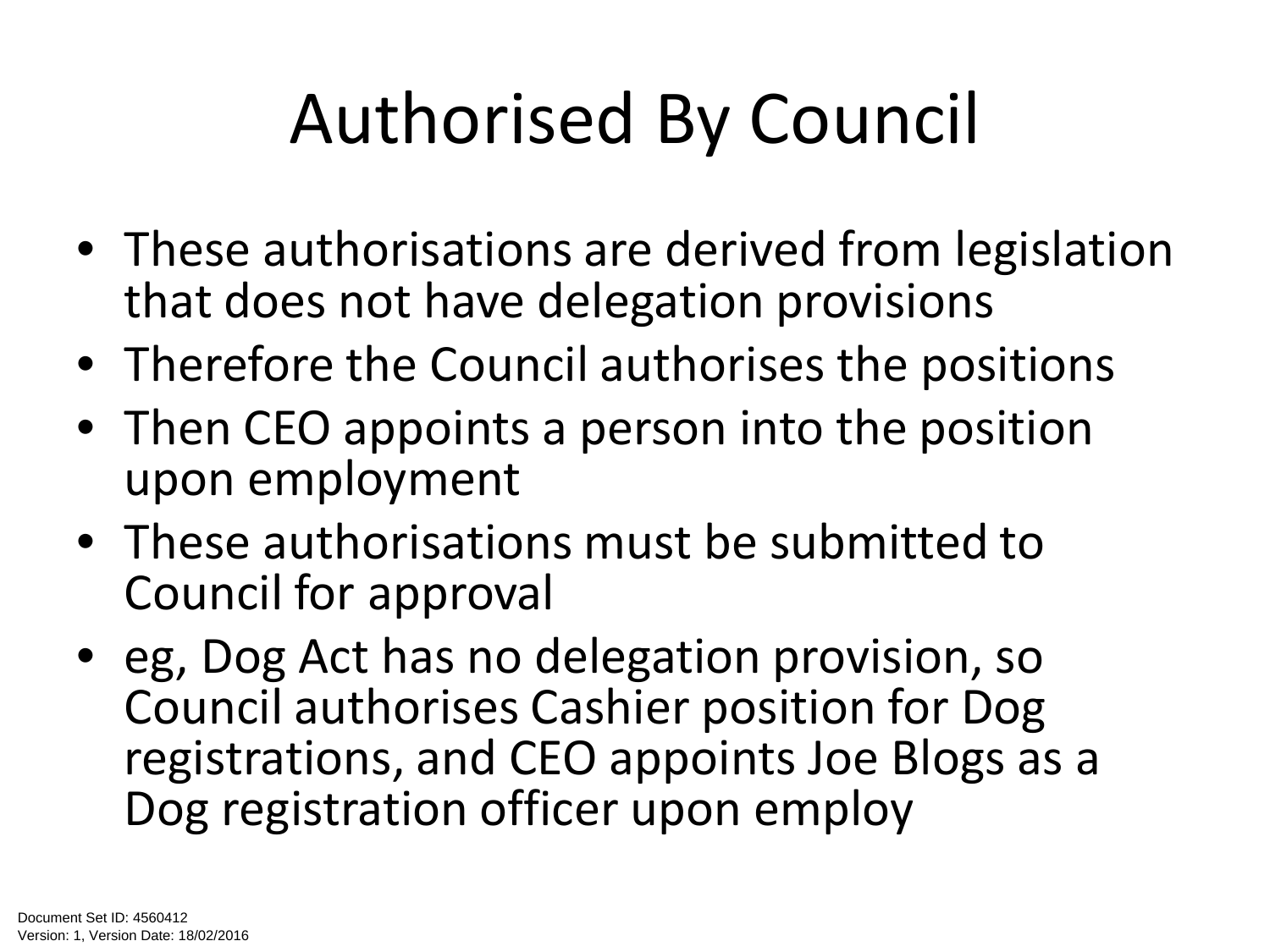## Authorised By CEO

- There are two classes under this type
- a) Council to CEO authorisations
- b) CEO authorisations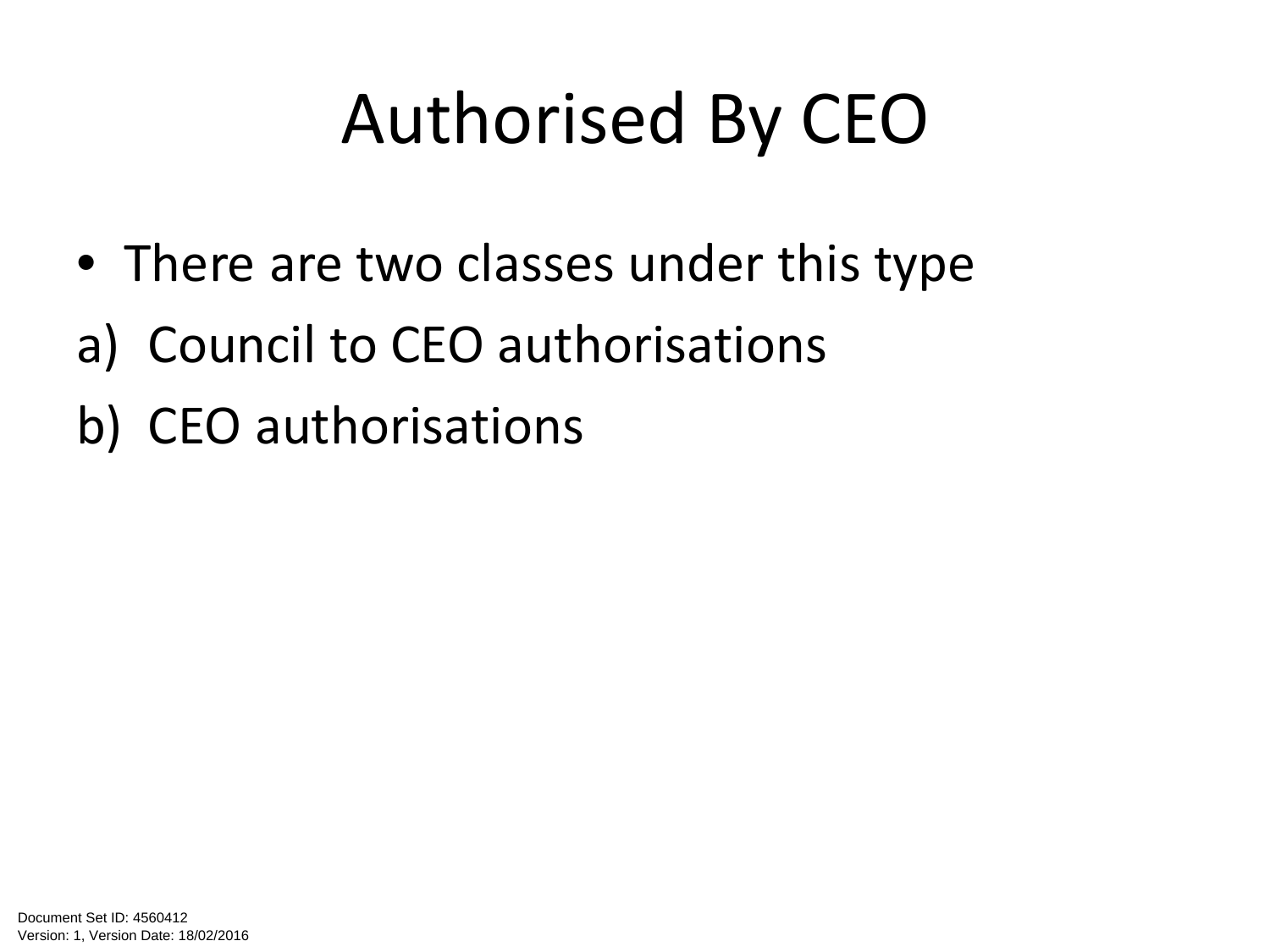# a) Council to CEO

- These authorisations are under legislation that allows for delegation
- Council delegates the CEO the power to authorise
- Then CEO authorises and apoints the officer
- eg Bush Fire Act 1954 allows authorisation pwr to be delegated to CEO, and CEO authorises Bushfire Control Officers
- These authorisations do not need to go to Council